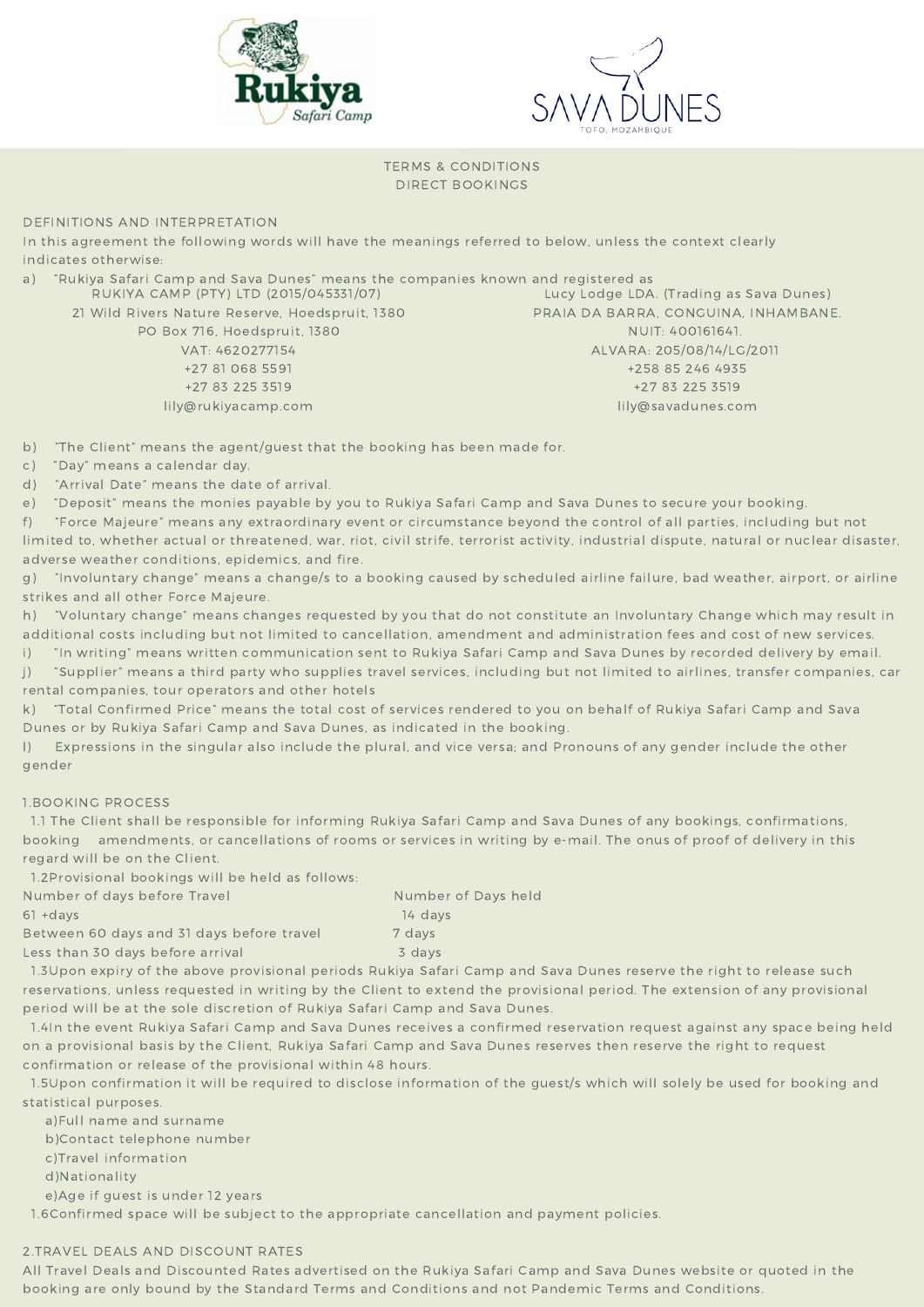



## 3.SECURING YOUR BOOKING AND PAYMENT TERMS

3.1A booking is only held on a provisional basis until a deposit has been paid.

- 3.2To confirm your booking, you need to make the following payments to Rukiya Safari Camp and Sava Dunes:
	- i. 30% Deposit at time of booking or within 14 days of Confirmation.
	- ii. Final balance due 30 days prior to arrival.
	- iii. 100% Of the Total Confirmed Price for bookings made less than 30 days prior to arrival,
	- iv. Greater deposits may be required in instances of specialist products and/or peak season travel.

3.3 If the above payments are not received as indicated, Rukiya Safari Camp and Sava Dunes will be unable to confirm the booking. -

#### 4. PAYMENT METHODS

- 4.1 Payments can be made via direct transfers or via a secure payment link into the bank account/s.
- 4.2All payments should be made in full and free of any bank charges.

#### 5.STANDARD CANCELLATION

5.1 If you cancel your booking, in full or partially, for any reason whatsoever Rukiya Safari Camp and Sava Dunes will levy cancellation charges as defined below. In the occasional instance where Rukiya Safari Camp and Sava Dunes can obtain waivers of cancellation fees and/or secure an ex-gratia refund from suppliers Rukiya Safari Camp and Sava Dunes will pass this on to you less the Service Fee. However, Rukiya Safari Camp and Sava Dunes makes no guarantees as to securing such waivers or refunds.

5.2 Cancellations of bookings must be done in writing. Where cancellations are sent by e-mail, you must obtain an e-mail proof of receipt and retain written acknowledgement of receipt from Rukiya Safari Camp and Sava Dunes.

5.3 Reservations held by Rukiya Safari Camp and Sava Dunes where no deposit has been paid will be cancelled by Rukiya Safari Camp and Sava Dunes on notice to the Client

5.4 On cancellation of a confirmed reservation Rukiya Safari Camp and Sava Dunes shall, subject to the relevant provisions of the Consumer Protection Act No. 68 of 2008 (as amended from time to time), and to the extent that the provisions of said Act are applicable, be entitled to the payment of the following cancellation fees:

- i. 999+ days before departure: Deposit non-refundable
- ii. 30 8 days before departure: 70 % Cancellation fee of booking total
- iii. 7 0 days before departure: 100 % Cancellation fee of booking total

5.5 Rukiya Safari Camp and Sava Dunes will make every effort to confirm the required services after deposit payment. In the in the unlikely event of us being unable to confirm the itinerary travel services you will be offered alternative available travel services. Should the alternative available travel services not be acceptable to you we will provide a full refund

5.6 Rukiya Safari Camp and Sava Dunes will make every effort to ensure delivery of services as defined in the confirmed itinerary however we reserve the right to cancel services where unavoidable due to circumstances beyond the control of Rukiya Safari Camp and Sava Dunes. In the unlikely instance that Rukiya Safari Camp and Sava Dunes should cancel services defined in the confirmed itinerary Rukiya Safari Camp and Sava Dunes will provide a full refund on the cancelled service/s only.

5.7 Rukiya Safari Camp and Sava Dunes will make every effort to avoid misquotation. However, we reserve the right to cancel a reservation without liability or penalty if an obvious error or omission leads to a material cost implication. 5.8 No refunds will be given by Rukiya Safari Camp and Sava Dunes for partly used vouchers or for no-shows.

#### 6.VACCINATION, IMMUNISATION AND MEDICATION

6.1 You must ensure that you meet the vaccination, inoculation, and medication regulations of the various African countries. Rukiya Safari Camp and Sava Dunes recommends you seek the advice of Experts in the field and review the guidelines displayed on government websites relating to vaccination, inoculation, and medication regulations. You remain ultimately responsible for ensuring you meet the vaccination, inoculation, and medication regulations requirements of each African country you visit.

6.2 It is your obligation to ensure that you are medically fit to travel.

## 7.TRAVEL AND MEDICAL INSURANCE

7.1 You agree to purchase comprehensive travel insurance at the time of your booking. You acknowledge that without such travel insurance, you will be responsible for all costs arising from any cancellation, re-routing, or rescheduling of your trip or any emergency (medical or other) that may arise during your travels.

7.2 SAVA DUNES, all travellers MUST have medical insurance due to remoteness of the lodge, the insurance must also include evacuation cover.

7.3 You agree that in the event of you failing to purchase adequate insurance cover, you will not hold Rukiya Safari Camp and Sava Dunes responsible for any harm or loss that you may suffer.